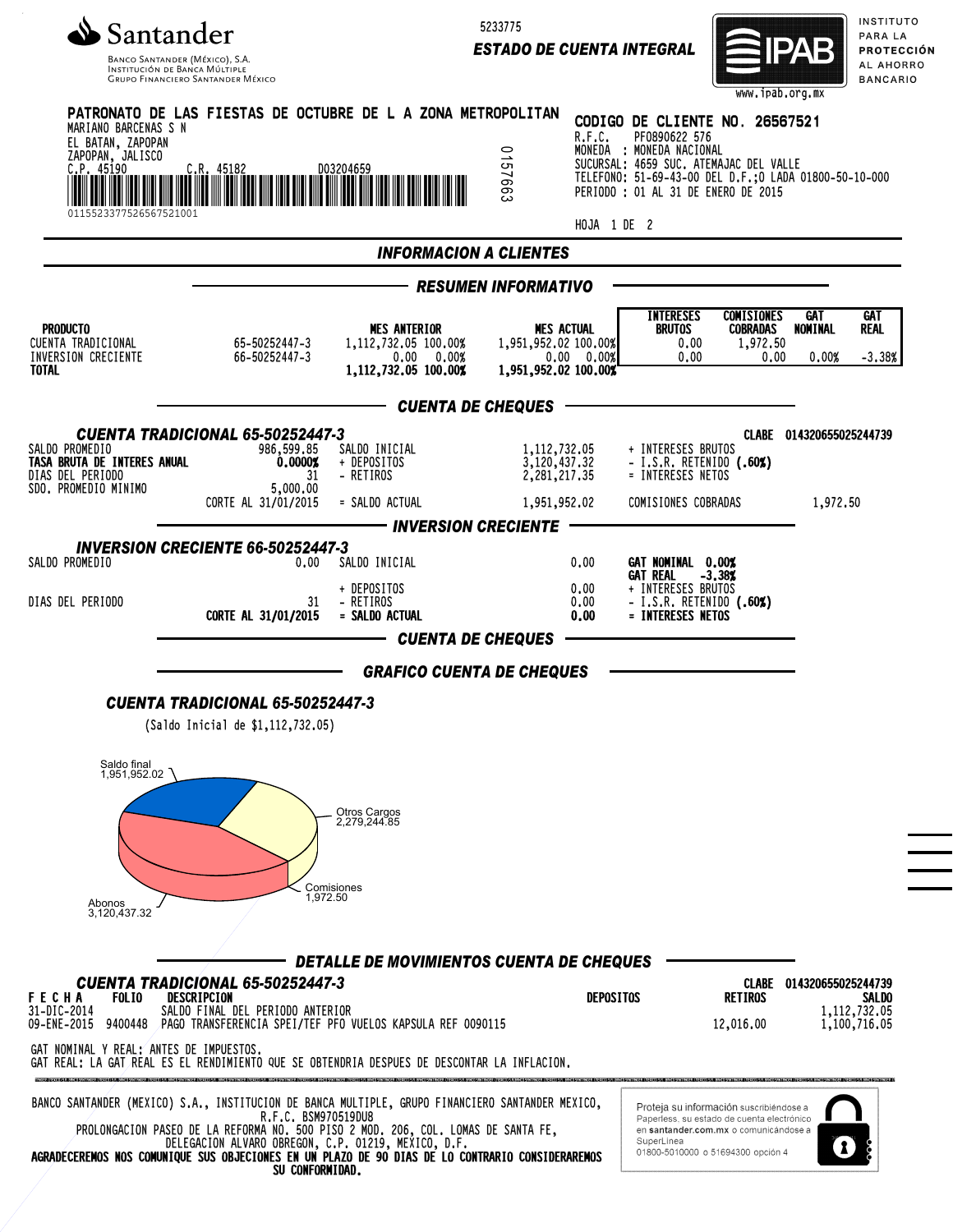

5233775

# *ESTADO DE CUENTA INTEGRAL*

Banco Santander (México), S.A.<br>Institución de Banca Múltiple<br>Grupo Financiero Santander México

| <b>FECHA</b>                                                                                                                                                                                                                                                                                                                                                                        | <b>FOLIO</b>                                                                                                                                                                                                                                                                    | DESCRIPCION                                                                                                                                                                                                                                                                                                                                                                                                                                                                                                                                                                                                                                                                                                                                                                                                                                                                                                                                                                                                                                             | <b>DEPOSITOS</b>           | <b>RETIROS</b>                                                                                                                                                                                                                                                   | <b>SALDO</b>                                                                                                                                                                                                                                                                                                                                                                                                 |  |  |
|-------------------------------------------------------------------------------------------------------------------------------------------------------------------------------------------------------------------------------------------------------------------------------------------------------------------------------------------------------------------------------------|---------------------------------------------------------------------------------------------------------------------------------------------------------------------------------------------------------------------------------------------------------------------------------|---------------------------------------------------------------------------------------------------------------------------------------------------------------------------------------------------------------------------------------------------------------------------------------------------------------------------------------------------------------------------------------------------------------------------------------------------------------------------------------------------------------------------------------------------------------------------------------------------------------------------------------------------------------------------------------------------------------------------------------------------------------------------------------------------------------------------------------------------------------------------------------------------------------------------------------------------------------------------------------------------------------------------------------------------------|----------------------------|------------------------------------------------------------------------------------------------------------------------------------------------------------------------------------------------------------------------------------------------------------------|--------------------------------------------------------------------------------------------------------------------------------------------------------------------------------------------------------------------------------------------------------------------------------------------------------------------------------------------------------------------------------------------------------------|--|--|
| 12-ENE-2015<br>15-ENE-2015<br>15-ENE-2015<br>15-ENE-2015<br>15-ENE-2015<br>15-ENE-2015<br>15-ENE-2015<br>16-ENE-2015<br>16-ENE-2015<br>16-ENE-2015<br>16-ENE-2015<br>16-ENE-2015<br>16-ENE-2015<br>16-ENE-2015<br>16-ENE-2015<br>16-ENE-2015<br>16-ENE-2015<br>16-ENE-2015<br>16-ENE-2015                                                                                           | 6593138<br>0000000<br>0000000<br>0000000<br>0000000<br>0000000<br>0000000<br>0007283<br>0007281<br>0007289<br>0007293<br>0007288<br>0007292<br>0007286<br>0007290<br>0007282<br>0007291<br>0007287<br>0007285                                                                   | DEPOSITO SALVO BUEN COBRO 006593138<br>CARGO PAGO NOMINA POR APLICAR PATRONATO DE LAS FIESTAS DE O<br>COMISION DISPERSION DE PAGOS PATRONATO DE LAS FIESTAS DE OC<br>I.V.A. POR COMISION PATRONATO DE LAS FIESTAS DE OCTUBRE DE<br>CARGO PAGO NOMINA POR APLICAR PATRONATO DE<br>I.V.A. POR COMISION PATRONATO DE LAS FIESTAS DE OCTUBRE DE<br>PAGO CHEQUE EFECTIVO<br>PAGO CHEQUE EFECTIVO<br>PAGO CHEQUE EFECTIVO<br>PAGO CHEQUE EFECTIVO<br>PAGO CHEQUE EFECTIVO<br>PAGO CHEQUE EFECTIVO<br>PAGO CHEQUE EFECTIVO<br>PAGO CHEQUE EFECTIVO<br>PAGO CHEQUE EFECTIVO<br>PAGO CHEQUE EFECTIVO<br>PAGO CHEQUE EFECTIVO<br>PAGO CHEQUE EFECTIVO                                                                                                                                                                                                                                                                                                                                                                                                             | 391,026.00                 | 247,200.00<br>230.00<br>36.80<br>237,164.20<br>310.50<br>49.68<br>2,609.80<br>5,090.40<br>4,005.60<br>5,754.00<br>4,006.00<br>1,942.40<br>2,609.80<br>3,169.40<br>4,269.20<br>2,670.60<br>3,416.40                                                               | 1,491,742.05<br>1,244,542.05<br>1,244,312.05<br>1,244,275.25<br>1,007,111.05<br>1,006,800.55<br>1,006,750.87<br>1,004,141.07<br>999,050.67<br>995,045.07<br>989,291.07<br>985,285.07<br>983,342.67<br>980,732.87<br>977,563.47<br>973,294.27<br>970,623.67<br>967,207.27<br>962,421.87                                                                                                                       |  |  |
| 19-ENE-2015<br>19-ENE-2015                                                                                                                                                                                                                                                                                                                                                          | 0007284<br>0007149                                                                                                                                                                                                                                                              | PAGO CHEQUE EFECTIVO                                                                                                                                                                                                                                                                                                                                                                                                                                                                                                                                                                                                                                                                                                                                                                                                                                                                                                                                                                                                                                    |                            | 4,785.40<br>3,668.20<br>1,045.20                                                                                                                                                                                                                                 | 958,753.67<br>957,708.47                                                                                                                                                                                                                                                                                                                                                                                     |  |  |
| 19-ENE-2015                                                                                                                                                                                                                                                                                                                                                                         | 9329116                                                                                                                                                                                                                                                                         | PAGO CHEQUE EFECTIVO<br>ABONO TRANSFERENCIA SPEI/TEF TRASPASO A SANTANDER PFO<br>1 00002320700804149174                                                                                                                                                                                                                                                                                                                                                                                                                                                                                                                                                                                                                                                                                                                                                                                                                                                                                                                                                 | 550,000.00                 |                                                                                                                                                                                                                                                                  | 1,507,708.47                                                                                                                                                                                                                                                                                                                                                                                                 |  |  |
| 19-ENE-2015                                                                                                                                                                                                                                                                                                                                                                         | 9337063                                                                                                                                                                                                                                                                         | ABONO TRANSFERENCIA SPEI/TEF ANTICIPO DE PAGO DE CARROS ALE<br>ORICOS 0190115 00012396001979536908                                                                                                                                                                                                                                                                                                                                                                                                                                                                                                                                                                                                                                                                                                                                                                                                                                                                                                                                                      | 69,600.00                  |                                                                                                                                                                                                                                                                  | 1,577,308.47                                                                                                                                                                                                                                                                                                                                                                                                 |  |  |
| 19-ENE-2015 9339689                                                                                                                                                                                                                                                                                                                                                                 |                                                                                                                                                                                                                                                                                 | PAGO TRANSFERENCIA SPEI/TEF PFO PENSIONES 1RA Q ENE 15 REF<br>0190115                                                                                                                                                                                                                                                                                                                                                                                                                                                                                                                                                                                                                                                                                                                                                                                                                                                                                                                                                                                   |                            | 225,128.74                                                                                                                                                                                                                                                       | 1,352,179.73                                                                                                                                                                                                                                                                                                                                                                                                 |  |  |
| 19-ENE-2015 9340569                                                                                                                                                                                                                                                                                                                                                                 |                                                                                                                                                                                                                                                                                 | PAGO TRANSFERENCIA SPEI/TEF PFO SEDAR 1RA Q ENE 15 REF 0190<br>115                                                                                                                                                                                                                                                                                                                                                                                                                                                                                                                                                                                                                                                                                                                                                                                                                                                                                                                                                                                      |                            | 8,710.79                                                                                                                                                                                                                                                         | 1,343,468.94                                                                                                                                                                                                                                                                                                                                                                                                 |  |  |
| 19-ENE-2015<br>19-ENE-2015<br>20-ENE-2015<br>21-ENE-2015<br>22-ENE-2015<br>22-ENE-2015<br>22-ENE-2015<br>26-ENE-2015                                                                                                                                                                                                                                                                | 0000000<br>6181890<br>0007050<br>0007073<br>6891255<br>4353333<br>0007041                                                                                                                                                                                                       | APORT LINEA CAPTURA INTERNET 065502503839<br>CGO IMPTO FED TRANSF ELECT 021505SC230007627491<br>PAGO CHEQUE EFECTIVO<br>PAGO CHEQUE EFECTIVO<br>DEPOSITO EN EFECTIVO<br>DEPOSITO EN EFECTIVO<br>PAGO CHEQUE EFECTIVO<br>ABONO TRANSFERENCIA SPEI/TEF ANTICIPO DEL 30 DE LOS CARROS                                                                                                                                                                                                                                                                                                                                                                                                                                                                                                                                                                                                                                                                                                                                                                      | 3,000.00<br>1,000.00       | 78,643.92<br>893,973.00<br>1,165.80<br>1,165.80<br>1,165.80                                                                                                                                                                                                      | 1,264,825.02<br>370,852.02<br>369,686.22<br>368, 520.42<br>371, 520.42<br>372, 520.42<br>371, 354.62<br>475, 754.62                                                                                                                                                                                                                                                                                          |  |  |
| 29-ENE-2015                                                                                                                                                                                                                                                                                                                                                                         | 8459591<br>9400755                                                                                                                                                                                                                                                              | LEGORICOS0260115 00012396001979536908<br>ABONO TRANSFERENCIA SPEI/TEF TRASPASO A SANTANDER                                                                                                                                                                                                                                                                                                                                                                                                                                                                                                                                                                                                                                                                                                                                                                                                                                                                                                                                                              | 104,400.00<br>2,000,000.00 |                                                                                                                                                                                                                                                                  | 2,475,754.62                                                                                                                                                                                                                                                                                                                                                                                                 |  |  |
| 30-ENE-2015<br>30-ENE-2015<br>30-ENE-2015<br>30-ENE-2015<br>30-ENE-2015<br>30-ENE-2015<br>30-ENE-2015<br>30-ENE-2015<br>30-ENE-2015<br>30-ENE-2015<br>30-ENE-2015<br>30-ENE-2015<br>30-ENE-2015<br>30-ENE-2015<br>30-ENE-2015<br>30-ENE-2015<br>30-ENE-2015<br>30-ENE-2015<br>30-ENE-2015<br>30-ENE-2015<br>30-ENE-2015<br>30-ENE-2015<br>30-ENE-2015<br>30-ENE-2015<br>30-ENE-2015 | 0000000<br>0000000<br>0000000<br>3137572<br>0007305<br>0007297<br>0007299<br>0007306<br>0007304<br>0007303<br>0007295<br>0007298<br>0007296<br>0007294<br>0000000<br>0000000<br>0000000<br>0007301<br>9025169<br>9025169<br>0007300<br>8158109<br>0007078<br>0000000<br>0000000 | 2 00002320700804149174<br>CARGO PAGO NOMINA POR APLICAR PATRONATO DE LAS FIESTAS DE O<br>COMISION DISPERSION DE PAGOS PATRONATO DE LAS FIESTAS DE OC<br>I.V.A. POR COMISION PATRONATO DE LAS FIESTAS DE OCTUBRE DE DEPOSITO EN EFECTIVO<br>PAGO CHEQUE EFECTIVO<br>PAGO CHEQUE EFECTIVO<br>PAGO CHEQUE EFECTIVO<br>PAGO CHEQUE EFECTIVO<br>PAGO CHEQUE EFECTIVO<br>PAGO CHEQUE EFECTIVO<br>PAGO CHEQUE EFECTIVO<br>PAGO CHEQUE EFECTIVO<br>PAGO CHEQUE EFECTIVO<br>PAGO CHEQUE EFECTIVO<br>CARGO PAGO NOMINA POR APLICAR PATRONATO DE LAS FIESTAS DE O<br>COMISION DISPERSION DE PAGOS PATRONATO DE LAS FIESTAS DE OC<br>I.V.A. POR COMISION PATRONATO DE LAS FIESTAS DE OCTUBRE DE<br>PAGO CHEQUE EFECTIVO<br>COMISION MINIMA POR USO ENLACE 00001 TARIFA MINIMA 350 C/U<br>I.V.A. POR COMISION 00001 TARIFA MINIMA 350 C/U 80120920496<br>PAGO CHEQUE EFECTIVO<br>ABONO TRANSFERENCIA SPEI/TEF saldo anticipo<br>0300115 072320008534377210<br>PAGO CHEQUE EFECTIVO<br>COMISION CHEQUES PAGADOS N.OP.: 0000030<br>I.V.A. POR COMISION<br><b>TOTAL</b> | 871.32<br>540.00           | 250,200.00<br>230.00<br>36.80<br>1,942.40<br>3,668.40<br>2,609.60<br>5,754.00<br>2,670.40<br>3,169.40<br>4,269.40<br>4,785.60<br>2,609.60<br>5,090.40<br>228,195.80<br>299.00<br>47.84<br>4,005.80<br>483.00<br>77.28<br>3,416.20<br>1,165.80<br>420.00<br>67.20 | 2,225,554.62<br>2,225,324.62<br>2,225,287.82<br>2,226,159.14<br>2,224,216.74<br>2,220,548.34<br>2,217,938.74<br>2,212,184.74<br>2,209,514.34<br>2,206,344.94<br>2,202,075.54<br>2,197,289.94<br>2,194,680.34<br>2,189,589.94<br>1,961,394.14<br>1,961,095.14<br>1,961,047.30<br>1,957,041.50<br>1,956,558.50<br>1,956,481.22<br>1,953,065.02<br>1,953,605.02<br>1,952,439.22<br>1,952,019.22<br>1,951,952.02 |  |  |
|                                                                                                                                                                                                                                                                                                                                                                                     |                                                                                                                                                                                                                                                                                 | DETALLE DE MOVIMIENTOS INVERSION CRECIENTE                                                                                                                                                                                                                                                                                                                                                                                                                                                                                                                                                                                                                                                                                                                                                                                                                                                                                                                                                                                                              | 3,120,437.32               | 2,281,217.35                                                                                                                                                                                                                                                     | 1,951,952.02                                                                                                                                                                                                                                                                                                                                                                                                 |  |  |
| <b>INVERSION CRECIENTE 66-50252447-3</b>                                                                                                                                                                                                                                                                                                                                            |                                                                                                                                                                                                                                                                                 |                                                                                                                                                                                                                                                                                                                                                                                                                                                                                                                                                                                                                                                                                                                                                                                                                                                                                                                                                                                                                                                         |                            |                                                                                                                                                                                                                                                                  |                                                                                                                                                                                                                                                                                                                                                                                                              |  |  |
| <b>FECHA</b><br>31-DIC-2014                                                                                                                                                                                                                                                                                                                                                         | <b>FOLIO</b>                                                                                                                                                                                                                                                                    | DESCRIPCION<br>SALDO FINAL DEL PERIODO ANTERIOR<br>TATAI                                                                                                                                                                                                                                                                                                                                                                                                                                                                                                                                                                                                                                                                                                                                                                                                                                                                                                                                                                                                | <b>DEPOSITOS</b><br>0.00   | <b>RETIROS</b><br>n nn                                                                                                                                                                                                                                           | <b>SALDO</b><br>0.00                                                                                                                                                                                                                                                                                                                                                                                         |  |  |

TOTAL 0.00 0.00 0.00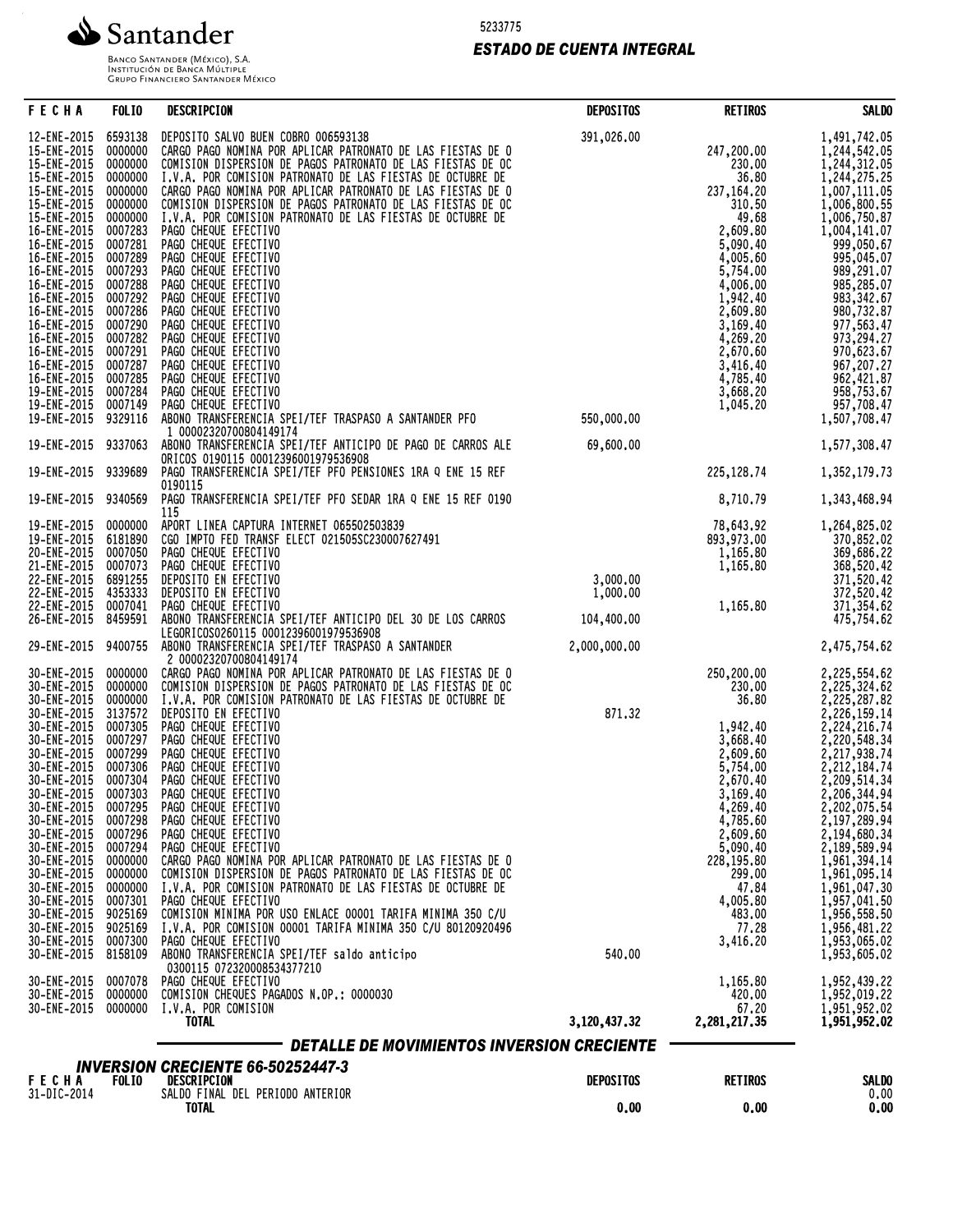

INSTITUCIÓN DE BANCA MÚLTIP **GRUPO FINANCIERO SANTANDER MÉXICO**  5233775

# *ESTADO DE CUENTA INTEGRAL*

# PATRONATO DE LAS FIESTAS DE OCTUBRE DE L A ZONA METROPOLITAN

SERVICIO NO IDENTIFICADO NO IDENTIFICADO INGRESO

0115523377526567521001

#### CODIGO DE CLIENTE NO. 26567521 PERIODO : 01 AL 31 DE ENERO DE 2015

HOJA 2 DE 2

NUMERO

UUID DEL TIMBRADO 07FA368A-458E-416C-A1AA-31280E31AC85 FOLIO INTERNO :

FECHA Y HORA DE EXPEDICION : FECHA Y HORA DE CERTIFICACION : REGIMEN FISCAL DEL EMISOR : LUGAR DE EXPEDICION DEL COMPROBANTE : UNIDAD DE MEDIDA : METODO DE PAGO : NUMERO DE CUENTA DE PAGO : TIPO DE COMPROBANTE :

#### 00001000000202409346 65502524473 2015-01-31T15:28:27 2015-01-31T15:28:27 REGIMEN GENERAL DE LEY PERSONAS MORALES MEXICO DF

NUM. DE CERTIFICADO DEL EMISOR

*INFORMACION FISCAL*

NUM. DE CERTIFICADO DEL SAT 00001000000202865018



# SELLO DIGITAL DEL EMISOR

QEVlgppvxw8GQBIfoEeWou4zv134PRwl14hyu3tMPRwcGGeNmxOZj3Rl4zxAm/vZxr6rw8TgmKeVSk3HnEt1ofx6HyBwg85gUeKdu/wFqm5GiDeQwKWIESNnyDoMxP1iD7OxpovplAJUegpe7 6Y4lxJfCE9ngoWXGcQYNkBIrmM=

#### SELLO DIGITAL DEL SAT

SqlN+yrllCu4IjrnyF4UODxrx4CLbJn0BYHAyFsEaxVWH2EGJPtlnLYB1ehda1PUIC5HYjIEO4apSGNXMlXsoQI2CcSuXGyiaOmNyi0je5CPutlMCdbEqmoERk8NEtieh4UqFajBTuxaUOvRk 8rJYZkLg+Bbgdu4u77WIppF8PQ=

# CADENA ORIGINAL DEL COMPLEMENTO DE CERTIFICACION DEL SAT

||1.0|07FA368A-458E-416C-A1AA-31280E31AC85|2015-01-31T15:28:27|QEVlgppvxw8GQBIfoEeWou4zv134PRwl14hyu3tMPRwcGGeNmxOZj3Rl4zxAm/vZxr6rw8TgmKeVSk3HnE t1ofx6HyBwg85gUeKdu/wFqm5GiDeQwKWIESNnyDoMxP1iD7OxpovplAJUegpe76Y4lxJfCE9ngoWXGcQYNkBIrmM=|00001000000202865018||

NUMERO DE OPERACIÓN (ES)

# ESTE DOCUMENTO ES UNA REPRESENTACIÓN IMPRESA DE UN CFDI PAGO EN UNA SOLA EXHIBICION

## SIGNIFICADO DE ABREVIATURAS UTILIZADAS EN EL ESTADO DE CUENTA:

| ABO=           | ABONO (S)                                      | DEB=     | DEBITO                                                           |
|----------------|------------------------------------------------|----------|------------------------------------------------------------------|
| ANUL=          | ANULACION                                      | DEP=     | <b>DEPOSITO</b>                                                  |
| $ANT =$        | ANTICIPO                                       | $DEV =$  | DEVOLUCION (ES)                                                  |
| ANTICIP=       | <b>ANTICIPADO</b>                              | DISP=    | DISPOSICION                                                      |
| $AUT =$        | <b>AUTOMATICO</b>                              | DOMIC=   | DOMICILIACION                                                    |
|                | AUTO= AUTOMOVIL, AUTOMOTRIZ                    | $EFEC =$ | <b>EFECTIVO</b>                                                  |
|                |                                                |          |                                                                  |
| BONI=          | BONIFICACION                                   |          | ELEC= ELECTRONICO (A)<br>EQUIV= EQUIVALENTE                      |
| C=             | CON                                            |          |                                                                  |
|                | C/U= CADA UNO (A)<br>C.A.T.= COSTO ANUAL TOTAL | $FACT =$ | FACTURACION                                                      |
|                |                                                | $FEC =$  | FECHA                                                            |
|                | C.E.R.= COSTO EFECTIVO REMANENTE               |          |                                                                  |
|                | CAJ= CAJERO (S)                                |          | <b>GANANCIA ANÚAL TOTAL</b>                                      |
|                | CANC= CANCELACIÓN                              |          | IMPTO= IMPUESTO (S)<br>INI= INICIAL                              |
| $CAP =$        | <b>CAPITAL</b>                                 |          |                                                                  |
| <b>CERTIF=</b> | <b>CERTIFICADO</b>                             |          |                                                                  |
| $CGO=$         | <b>CARGO</b>                                   |          | INT / INTS= INTERES (ES)<br>INTAL= INTERNACIONA<br>INTERNACIONAL |
| $CH=$          | CHEQUE (S, RA)                                 | INV=     | INVERSION                                                        |
| $COB =$        | <b>COBRO</b>                                   | $LCI =$  | LINEA DE CREDITO INMEDIATA                                       |
| $COM =$        | <b>COMISION</b>                                | $LIQ=$   | LIQUIDACION                                                      |
| $CR =$         | <b>CREDITO</b>                                 | $LOC =$  | <b>LINEA DE COBERTURA</b>                                        |
| <b>CRED=</b>   | <b>CREDITO</b>                                 | $LPI =$  | LINEA DE PROTECCION INMEDIATA                                    |
| CTA=           | CUENTA (S)                                     | MORA=    | <b>MORATORIO (S)</b>                                             |
|                |                                                | $N.0P=$  | NUMERO DE OPÉRACIÓN (ES)                                         |

| NO=            | <b>NUMERO</b>                       |
|----------------|-------------------------------------|
| NOM=           | NOMINA                              |
| ORD=           | ORDEN                               |
| PΞ             | <b>POR</b>                          |
| PAG=           | PAGARE (S)                          |
| <b>PGO=</b>    | <b>PAGO</b>                         |
| PZO=           | <b>PLAZO</b>                        |
| REC=           | <b>RECIBO</b>                       |
| REN=           | RENDIMIENTO                         |
| $S =$          | SOBRE                               |
| $SBC =$        | SALVO BUEN COBRO                    |
| SDO=           | <b>SALDO</b>                        |
| SEG=           | SEGURO (S)                          |
| $SPEI =$       | SISTEMA DE PAGOS ELECTRONICOS       |
| SUC=           | <b>SUCURSAL</b>                     |
| $T =$          | TASA                                |
| TARJ=          | TARJETA (S)                         |
| TEF=           | TRANSFERÈNCIA ELECTRONICA DE FONDOS |
| $TPV =$        | TERMINAL PUNTO DE VENTA             |
| <b>TRANSF=</b> | TRANSFERENCIA                       |
| VTA=           | <b>VENTA</b><br>(S)                 |
| VTO=           | VENCIMIENTO                         |
|                |                                     |

PROLONGACION PASEO DE LA REFORMA NO. 500 PISO 2 MOD. 206, COL. LOMAS DE SANTA FE, DELEGACION ALVARO OBREGON, C.P. 01219, MEXICO, D.F.

AGRADECEREMOS NOS COMUNIQUE SUS OBJECIONES EN UN PLAZO DE 90 DIAS DE LO CONTRARIO CONSIDERAREMOS SU CONFORMIDAD.

Proteja su información suscribiendose a Paperless, su estado de cuenta electrónico en santander.com.mx o comunicándose a SuperLinea 01800-5010000 o 51694300 opción 4